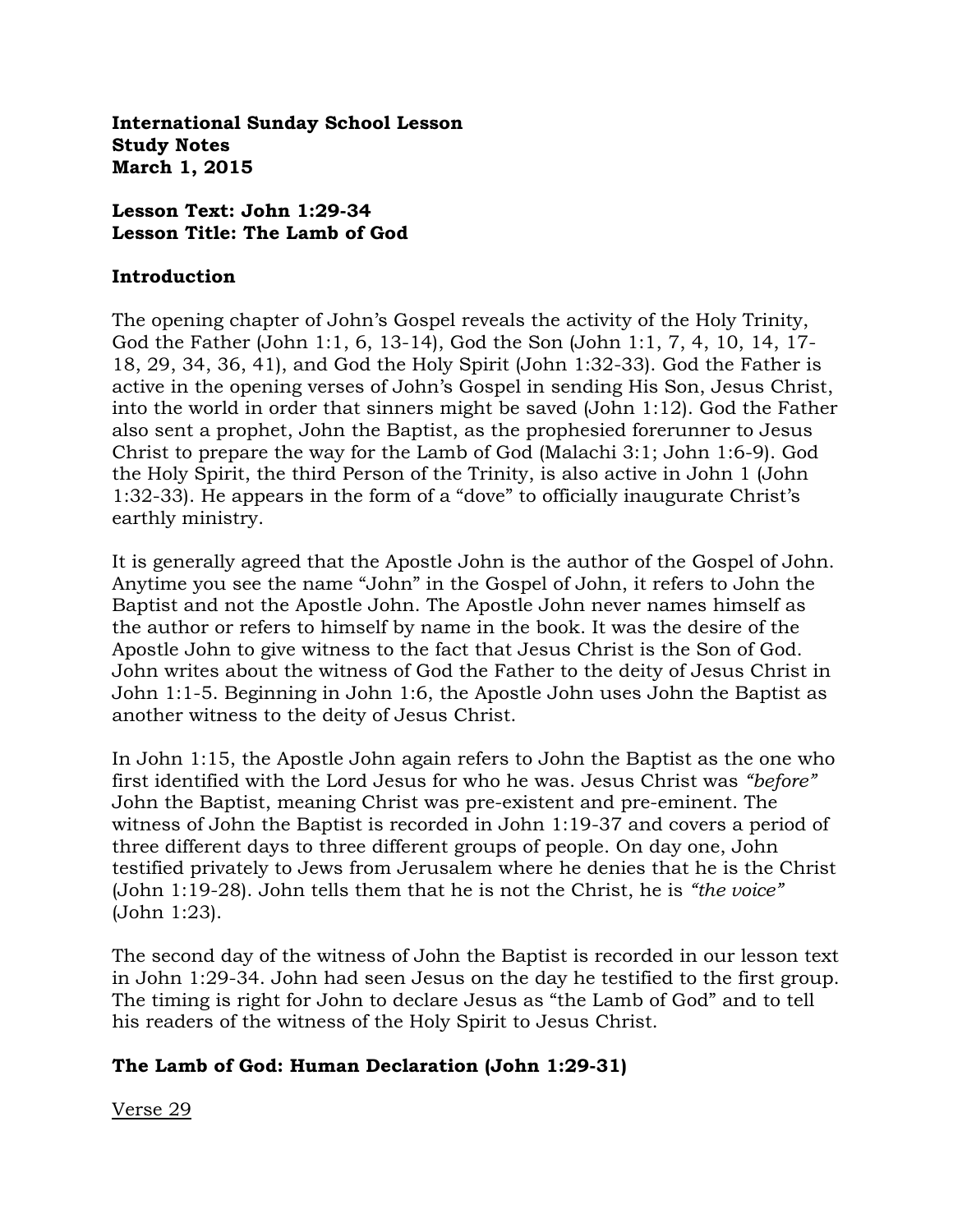"The next day John seeth Jesus coming unto him, and saith, Behold the Lamb of God, which taketh away the sin of the world."

The "next day" is the day following the meeting between John and the Jerusalem delegation (John 1:19). John had seen Jesus on the day he testified to the first group. This is our Lord's first appearance in John's gospel. The timing is right for John to declare the arrival of the sacrifice for sin. John says, "Behold the Lamb of God."

"Behold" means "look." The force of this call from John to those listening is significant. The Pharisee's were looking for a prophet, and they desired a king who would deliver them from Roman oppression. What they were not looking for was a Savior or a sacrifice because they had no sense of sin.

The Jews wanted a prophet and God gave them a "lamb." The Jews wanted a king and God gave them a "lamb" because you can't reign with God until you're related to God. And you can't be related to God if sin is in the way. So God had to send a sacrifice to get rid of sin before there could be a relationship. John declared that God is sending the One needed to take care of sin.

"Lamb" and "sin" were two words that must have triggered thoughts of the sacrificial system to the Jews. The use of a lamb for sacrifice was familiar to the Jews. Every Jewish family at some time or another had to choose a lamb for sacrifice. But this is not just any lamb. The "Lamb" John is announcing was "the Lamb" God had chosen for them! John is saying that Christ is the ultimate sacrifice to atone for sin.

Exactly which "lamb" John was referring too has been debated by scholars for centuries. Was it the Passover lamb, whose blood spared the Israelites from the death angel (Exodus 12)? Was it the one of the lambs that was offered as a morning or evening sacrifice at the temple (Exodus 29:36-42)? Was John saying that Jesus was Isaiah's lamb that would die to bear the sins of many (Isaiah 53:3-12)? Author Leon Morris seems to have the answer to those questions when he writes, "John used an expression which cannot be confined to any one view. He is making a general allusion to sacrifice." (The Gospel According to John [Eerdmans], p.147).

The implications of John's calling Jesus "the Lamb of God" in verse 29 is staggering. God, sin, necessity of blood, atonement, and the substitutionary death of Christ all in one verse! There before John stood the One whom all the sacrifices of the Old Testament foreshadowed. Christ is the "Lamb of God, which taketh away the sin of the world."

"Taketh away" means "to lift, loose, remove, to sail away." "Sin" is the Greek word *hamartia* {ham-ar-tee'-ah} which speaks of the guilt and condemnation of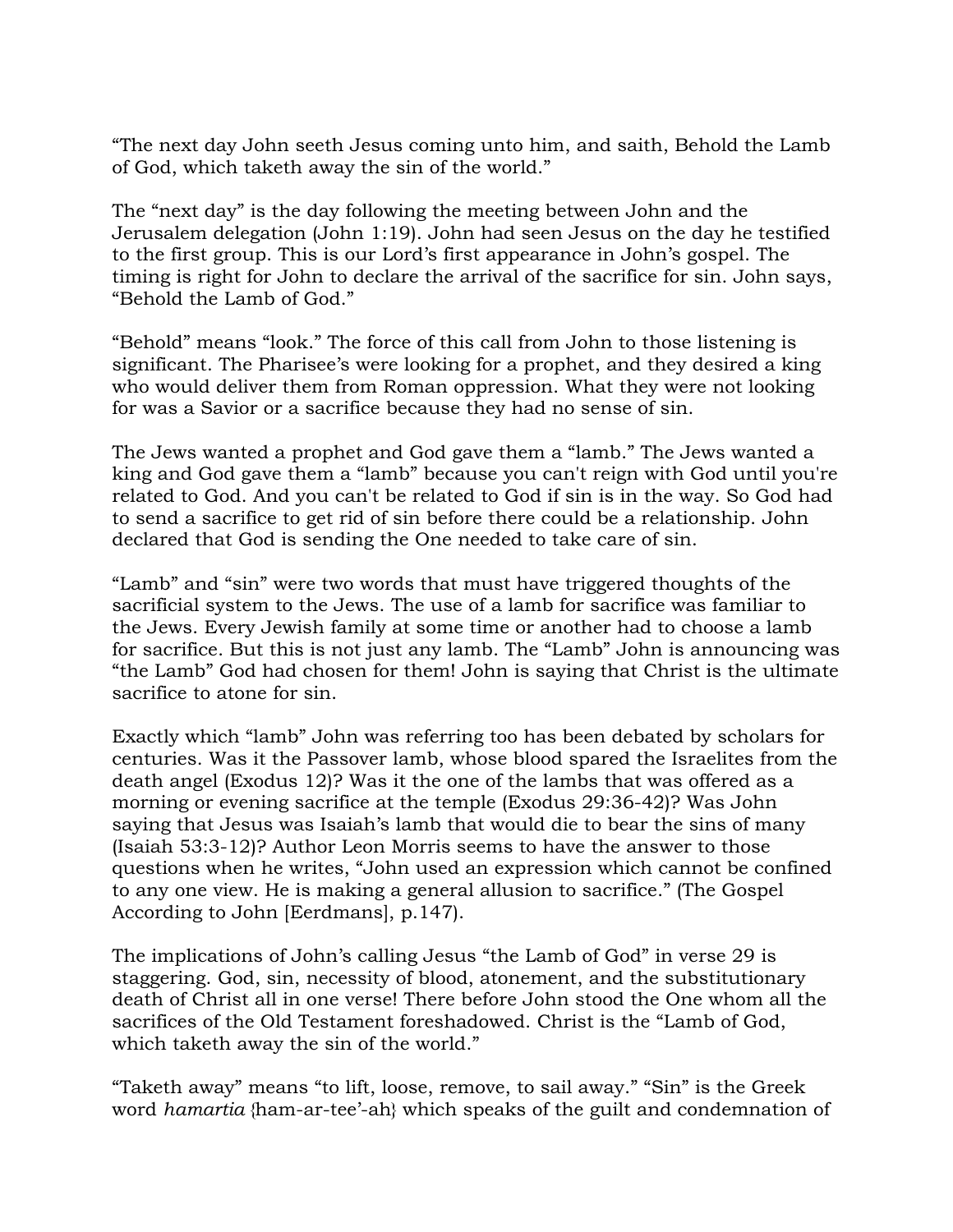sin. Jesus Christ is the "Lamb of God" who can "lift" and "remove" the "sin and condemnation" of the "world." What that means is that for the entire "world" there is only one who can take away sin, and that's the One who will die as the sacrificial "Lamb of God."

## Verse 30

"This is he of whom I said, After me cometh a man which is preferred before me: for he was before me."

This verse repeats the thought of John 1:15, *"…This was he of whom I spake, He that cometh after me is preferred before me: for he was before me."* This is also the third time John has said that Jesus was "preferred before me" (John 1:15, 27, 30). The word "preferred" affirms Jesus' pre-existence: it was witness to His eternality.

"After me" is a reference to *time*. "Preferred before me" is a reference to *importance*. Although Jesus was born in *time* "after" John, the life and ministry of Jesus was more important than John's. Although we have no record in the Gospel's that John had said these words prior to this occasion, John says, "This is he of whom I said…" He tells his audience he had said this more than once.

### Verse 31

"And I knew him not: but that he should be made manifest to Israel, therefore am I come baptizing with water."

"And I knew him not" indicates that up to a certain point in time John the Baptist had not known Jesus to be the one to come. John had been looking for the Messiah, but up until now he did not know Jesus was the one. John baptized people in view of the coming of the Messiah. He baptized in order that the Messiah "should be made manifest to Israel." The word "manifest" means "to render apparent," or "to bring into clear light." John's baptizing of people "with water" is connected with his ministry of preparing people for the coming Messiah. When John says that he "baptized with water," it may be another indicator of how humble John really was. In verse 33, John will tell us of One "which baptizeth with the Holy Ghost."

John did not recognize Jesus as the Messiah and the Lamb of God until he was "baptizing with water." While John was baptizing people "with water" there came special revelation from God concerning Jesus, and now John knows Him. It's interesting that John does not tells us about the actual baptism of Jesus, but rather focuses on the purpose the baptism, which was to reveal Jesus to Israel as her Messiah.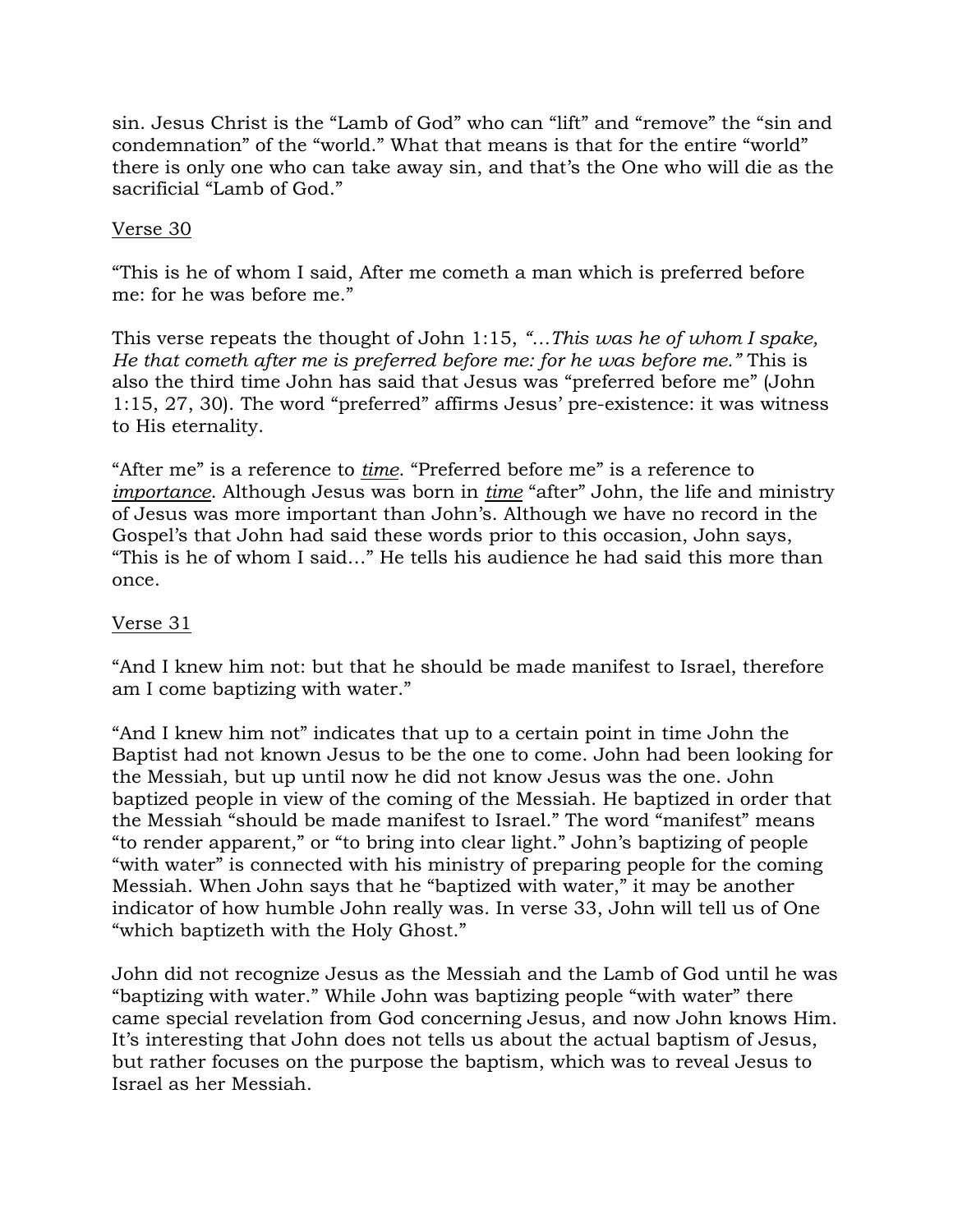# **The Lamb of God: Divine Confirmation (John 1:32-34)**

### Verse 32

"And John bare record, saying, I saw the Spirit descending from heaven like a dove, and it abode upon him."

"And John bare record" is John is telling us how he came to know Jesus for who He was. "Bare record" means John is giving testimony because he knows what happened. The other gospels report that this happened when John was baptizing Jesus (Matthew 3:16; Mark 1:10; Luke 3:22). John is not thinking of something he saw once and it never happened again. "Saw" means "to behold, perceive, to look closely." John is not talking about a vision. He actually "saw" the "Spirit descending from heaven like a dove" and resting upon Jesus. There was a visible manifestation of the Holy Spirit that looked like a dove.

This is the only time in Scripture where the Holy Spirit is described "like a dove." Why like a "dove." There are several possible explanations. The "dove" is a beautiful symbol of the Spirit of God in its purity and in its ministry of peace. The "dove" was also a common sacrificial animal in the sacrificial system. A "dove" was the sin offering that the common folks generally offered. In this beautiful picture, the Spirit of God, descends upon Jesus in a way that speaks of sacrifice for every man. Yes, the "Lamb of God" that takes away the sin of the world is confirmed by the presence of a "dove."

The appearance of "a dove" is also for Jesus and John. The coming of the Holy Spirit like a dove confirmed to John that this was the Messiah. It also assured Jesus as He began His earthly ministry that the Spirit's ministry would always be His (John 3:34).

Not only did the "Spirit descend," but the Spirit, "abode upon him." "Abode" is the Greek word *meno* {men-o}. It means "to stay or dwell." The only way to interpret this word and John's meaning is that the Holy Spirit remained with Jesus permanently.

### Verse 33

"And I knew him not: but he that sent me to baptize with water, the same said unto me, Upon whom thou shalt see the Spirit descending, and remaining on him, the same is he which baptizeth with the Holy Ghost."

John repeats his statement that until the time of the descent of the Holy Spirit he did not know Jesus was Messiah. John's recognition of Jesus did not come from prior knowledge, but from supernatural revelation. Christ's coming to be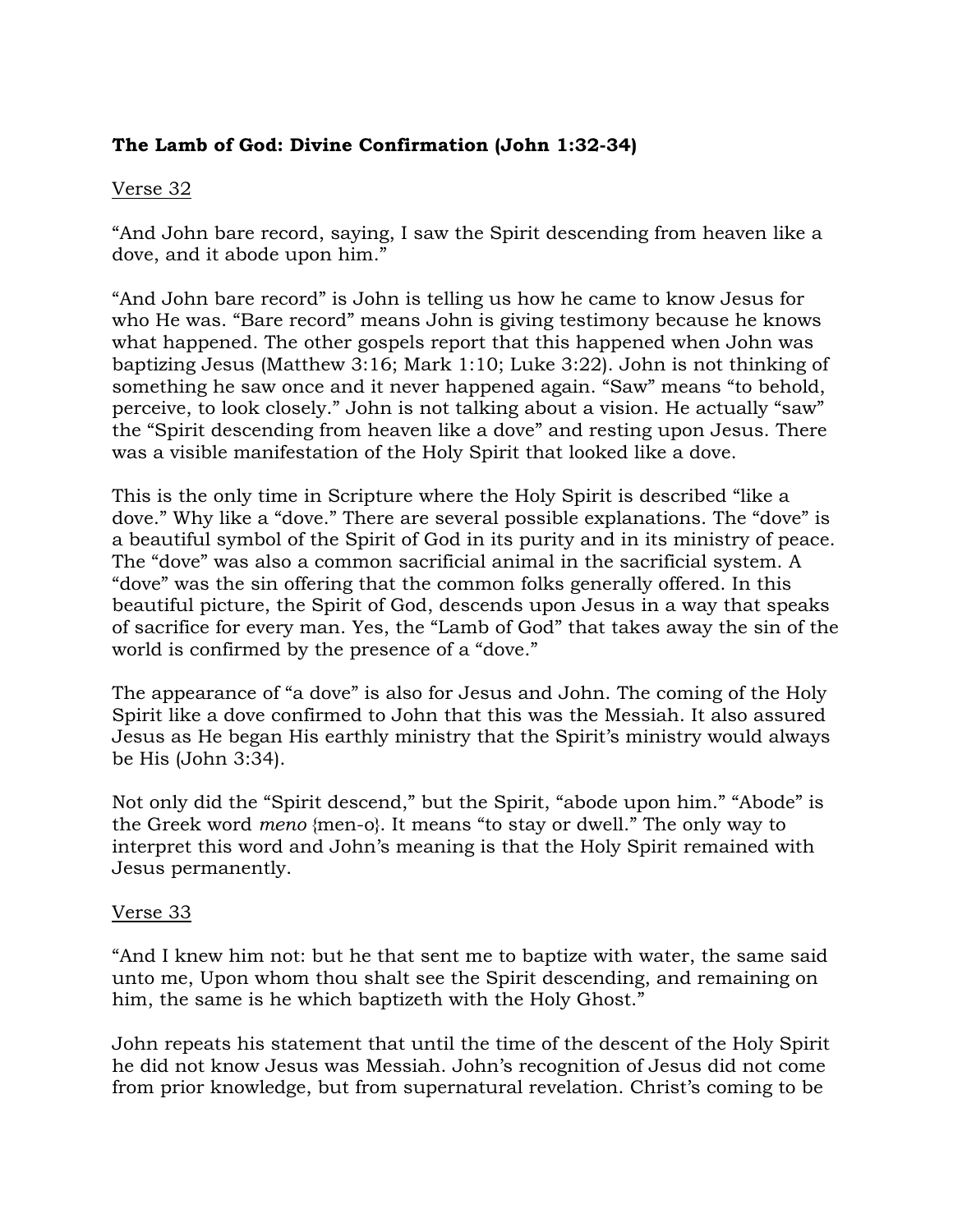baptized, His baptism, the descent of the Holy Spirit like a dove, was all included in the revelation that John now has.

John also says that when Christ comes He's going to baptize you not with water but with the "Holy Ghost." John's baptism with "water," which was symbolic of genuine repentance, is now contrasted with Jesus' baptism "with the Holy Ghost," which is the real thing. Baptism with "water" speaks of cleansing from sin. Baptism with "the Holy Ghost" speaks of new life in Christ.

Every believer is baptized with the Holy Spirit at the moment of salvation. It is a once for all baptism. It never is repeated. The Bible says, *"For by one Spirit are we all baptized into one body…"* (1 Corinthians 12:13). The moment you put faith in Christ you are baptized by the Spirit of God who purifies and cleanses you and makes you acceptable to God. It's not a re-occurring event that happens over and over again. Scripture does not teach that the baptism of the Holy Spirit happens repeatedly and is evidenced by speaking in tongues. Those who believe that and teach that have misinterpreted the terms. Baptism of the Holy Spirit takes place at salvation. John said I'm baptizing you with "water" at the point of repentance but one is coming who will "baptize you with the Spirit of God." And that's what salvation is all about as God sends His Spirit within us to cleanse us and purify us.

## Verse 34

"And I saw, and bare record that this is the Son of God."

Once again, John says he "saw" and that he "bares record" that Jesus Christ is "the Son of God." This is the first of many references in the Gospel of John that clearly identify Jesus Christ as "the Son of God" (John 1:49; 3:16-18, 35-36; 5:19, 20-23, 26; 6:40; 10:36; 11:4, 27; 14:13; 17:1; 19:7; 20:31). John is not saying what he has spoken because of something he thought he witnessed or imagined in his mind.

## **Conclusion**

When John the Baptist was about 6 months old in his mother's womb, *"he leaped"* in his mother's womb when Mary told Elisabeth she was carrying the Christ child (Luke 1:41-44). And for the next thirty years, John grew up with Jesus, and never really knew who he was. Why? Because God had not yet revealed Jesus to John. Oh, John probably knew about Jesus and may have even seen Jesus. But until God reveals His Son to us, we never really know Him!

So John the Baptist tells us in the opening chapter of the Gospel of John that he now knows that Jesus Christ is "the Lamb of God" that takes away the sin of the world. And he tells us that he the Holy Spirit confirmed that by